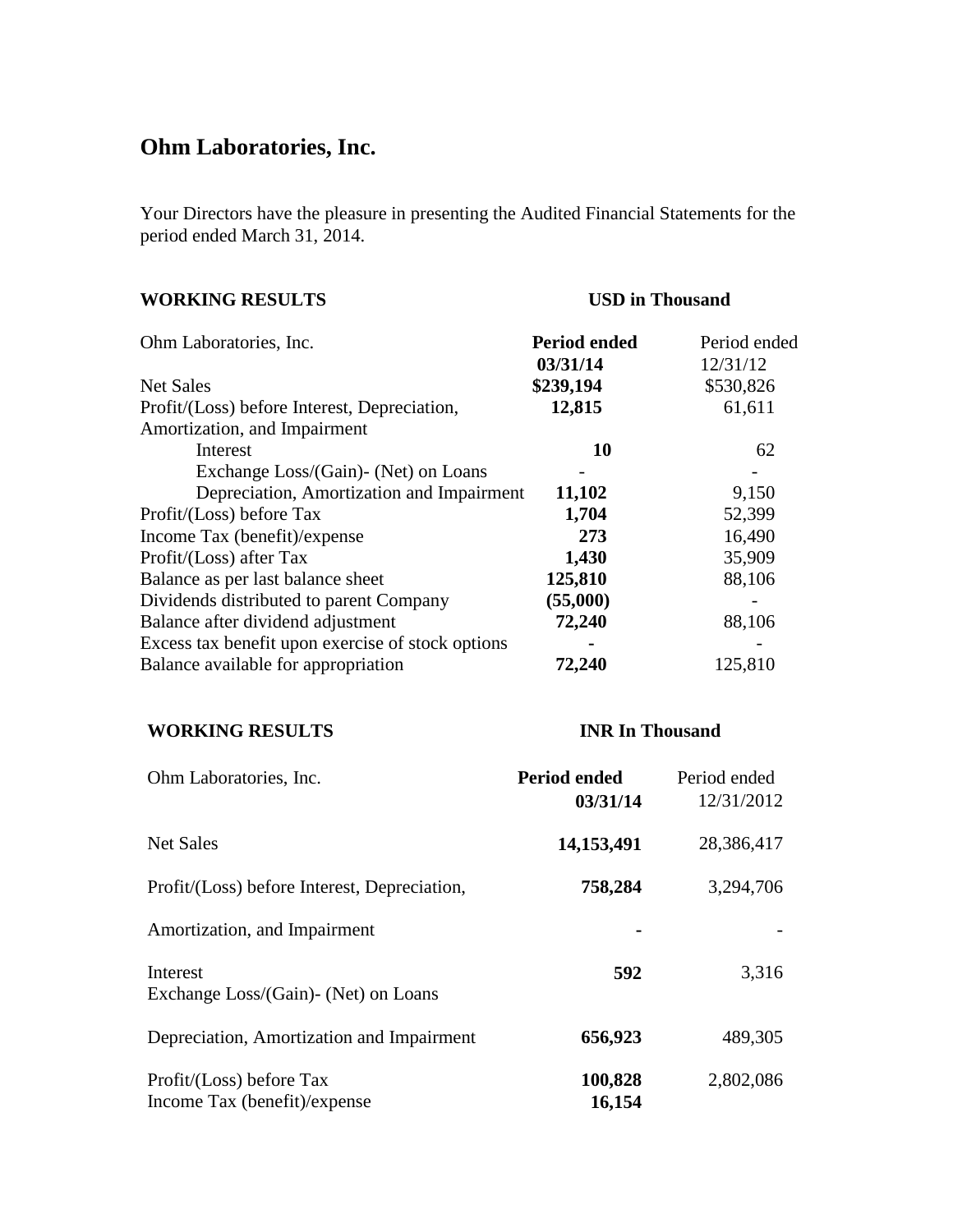|                                                                                           |             | 881,818   |
|-------------------------------------------------------------------------------------------|-------------|-----------|
| Profit/(Loss) after Tax                                                                   | 84,615      | 1,920,267 |
| Balance as per last balance sheet                                                         | 7,444,379   | 4,711,551 |
| Dividends distributed to parent Company                                                   | (3,254,438) |           |
| Balance after dividend adjustment<br>Excess tax benefit upon exercise of stock<br>options | 4,274,556   | 6,727,807 |
| Balance available for appropriation                                                       | 4,274,556   | 6,631,818 |

## **Net Revenue**

The Company changed its reporting period from calendar to fiscal year effective March 31, 2014. In the financial statements and the notes presented, the comparable periods include fifteen (15 months) ending March 31, 2014 and twelve (12) months ending December 31, 2012.

Ohm Laboratories, Inc. (Ohm) recorded sales of \$239.2 [INR 14,154.85] million for the fifteen (15) months ended March 31, 2014. During the past fifteen (15) months, shipments between Ohm and RPI, which is Ohm's base business, logged-in at \$217.8 [INR 12,888] million. Quarterly sales declined 40% or \$18.8 [INR 1,112] million compared to the average quarterly sales (AQS) in 2013 or decreased 34% compared to last years' quarter. Ohms' quarterly loss is primarily attributable to the availability of certain critical materials that were lacking as the FDA prohibited the manufacturing and distribution of active pharmaceutical ingredients (API) from the Toansa facility on January 11, 2014.

Over-the-counter (OTC) products were down 12% or \$1.9 [INR 112] million compared to AQS in 2013 and decreased 8% or \$1.2 [INR 71] million due to the impact of Toansa.

## **Research and Development Expense**

The Company spent approximately \$18.9 [INR 1,118] million, including Company's cross charges to RLL for Research and Development (R&D) in each year as it continues to develop its future products pipeline. During the last year, the Company outsourced certain R &D initiatives while entering into collaboration and license agreements with various parties to develop formulations and injections of new products. The new initiatives were expensed into R&D for approximately \$9.1 [INR 538] million (\$7.0 [ INR 414] million with Mical H; \$1.6 [ INR 95] million with Ambio and \$500 [INR 29,586] K with Therapeutics).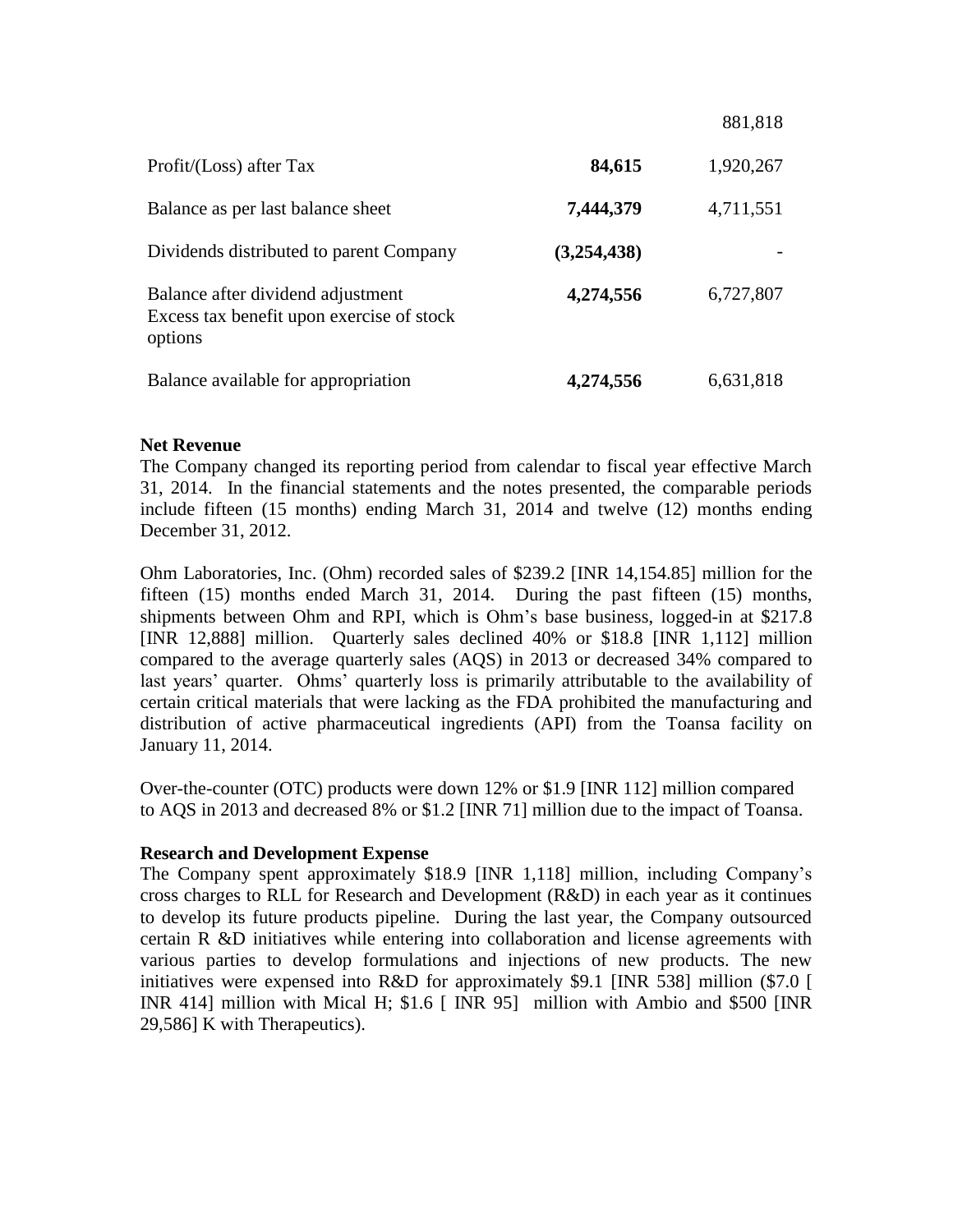## **Capital Expansion**

The Company continued to expand capacity at its OHM Terminal Road, NJ, facility for the manufacturing of dosage forms. Phase C II expansion added \$12 [INR 710] million during 2013. Another \$6.2 [INR 367] million is expected to be funded during 2014 and the project will be operational by the end of July 2014.

### **Reclassifications**

Certain reclassifications have been made in the Directors' financial statements of prior period to confirm to the classifications used in the current year. These changes had no impact on previously reported net income or stockholders' equity.

## **Dividend**

The Company declared dividends through its entities Ranbaxy Pharmaceutical Inc. ("RPI") of \$75 [INR 4,438] million and Ohm Laboratories Inc. ("Ohm") of \$55 [ 3,254] million and recorded \$130 [ INR 7,692] million to Ranbaxy Inc. ("RI") with a corresponding credit to Dividend income. Ranbaxy USA ("RUSA") was credited with \$156.8 [INR 9,278] million in Additional paid in capital ("APIC") and recorded \$156.8 [INR 9,278] million to Ranbaxy Inc. ("RI") as a charge to Investment in subsidiaries. The declared stock dividend of \$156.8 [INR 9,278] million from RUSA and the loan to RNBV from RPI for \$358.4 [INR 21,207] million was charged to RLL.

## **Changes in Capital Structure**

There were no changes to the Company's capital structure during the fifteen months ending March 31, 2014.

#### **Subsidiaries and Joint Ventures**

No new subsidiaries or joint ventures have been created during the fifteen (15) months ending March 31, 2014.

#### **Directors**

The Board constitutes of: Venkat Krishnan, John P. Reilly, Gaurav Mehrotra, and Rajiv Gulati.

#### **Acknowledgement**

The Directors commend the continued commitment and dedication of employees at all levels. The Directors also wish to acknowledge with thanks, all other stakeholders for their valuable sustained support and encouragement and look forward to receiving similar support and encouragement in the years ahead.

Sd/- **Director** 

Dated: 19 May 2014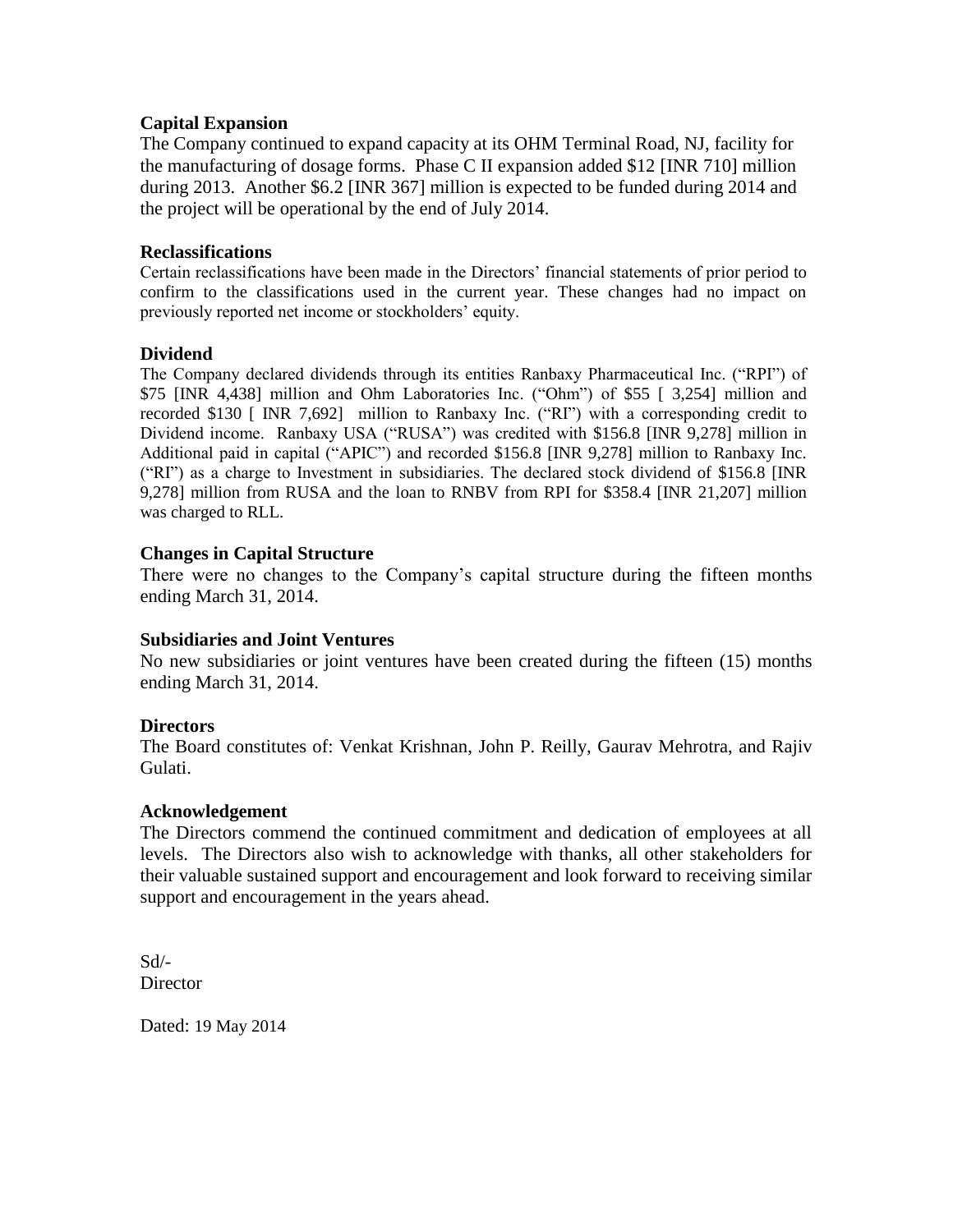## **OHM LABORATORIES, INC.**

Financial Statements

March 31, 2014 and December 31, 2012

(With Independent Auditors" Report Thereon)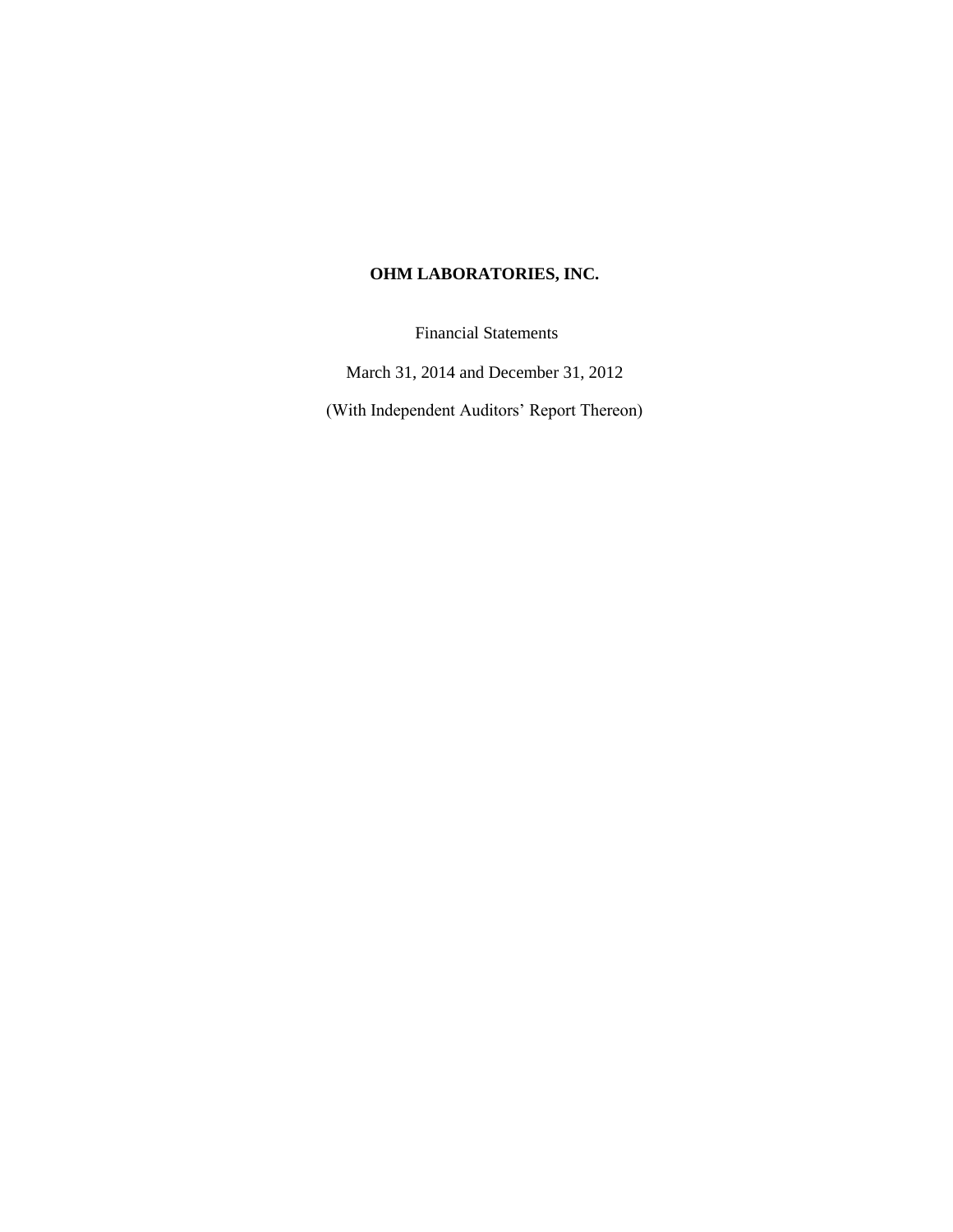### **Independent Auditors' Report**

To

The Board of Directors Ranbaxy Laboratories Limited

At your request, we have audited the accompanying special purpose financial statements ("referred to as financial statements') of OHM Laboratories Inc. ('the Company') which comprises the Balance Sheet as at March 31, 2014 and December 31, 2012, the related Statement of Income and Retained Earnings for the period then ended and notes, comprising a summary of significant accounting policies and certain other explanatory information to the financial statements.

## **Management's Responsibility for the Financial Statements**

Management is responsible for the preparation of these financial statements in accordance with the "basis of accounting" as described in note 1(b) of these financial statements and for such internal control as management determines is necessary to enable the preparation of financial statements that are free from material misstatement, whether due to fraud or error.

## **Auditors' Responsibility**

Our responsibility is to express an opinion on these financial statements based on our audit. We conducted our audit in accordance with International Standards on Auditing. Those standards require that we comply with ethical requirements and plan and perform the audit to obtain reasonable assurance about whether financial statements are free from material misstatement.

An audit involves performing procedures to obtain audit evidence about the amounts and disclosures in the financial statements. The procedures selected depend on our judgment, including the assessment of the risks of material misstatement of the financial statements, whether due to fraud or error. In making those risk assessments, we consider internal controls relevant to the entity's preparation of the financial statements in order to design audit procedures that are appropriate in the circumstances, but not for the purpose of expressing an opinion on the effectiveness of the entity's internal control. An audit also includes evaluating the appropriateness of accounting policies used and the reasonableness of accounting estimates made by management, as well as evaluating the overall presentation of the financial statements.

We believe that the audit evidence we have obtained is sufficient and appropriate to provide a basis for our audit opinion.

#### **Opinion**

In our opinion, the financial statements referred to above are prepared, in all material respects, in accordance with the "basis of accounting" as described in note 1(b) of these financial statements.

## **Emphasis of Matter**

Without qualifying our opinion, we draw attention to note 6 of the financial statements which explains that, pursuant to correction of an error pertaining to the periods prior to those presented in the financial statements, the carrying amount of deferred tax liability has been reduced to the extent of USD 1,795,225 [INR 98,099,727] with an offsetting adjustment to the opening balance of retained earnings as at 1 January 2012. Consequently, the relevant amounts of retained earnings and deferred tax liability as at 31 December 2012 have also been restated to reflect the above correction.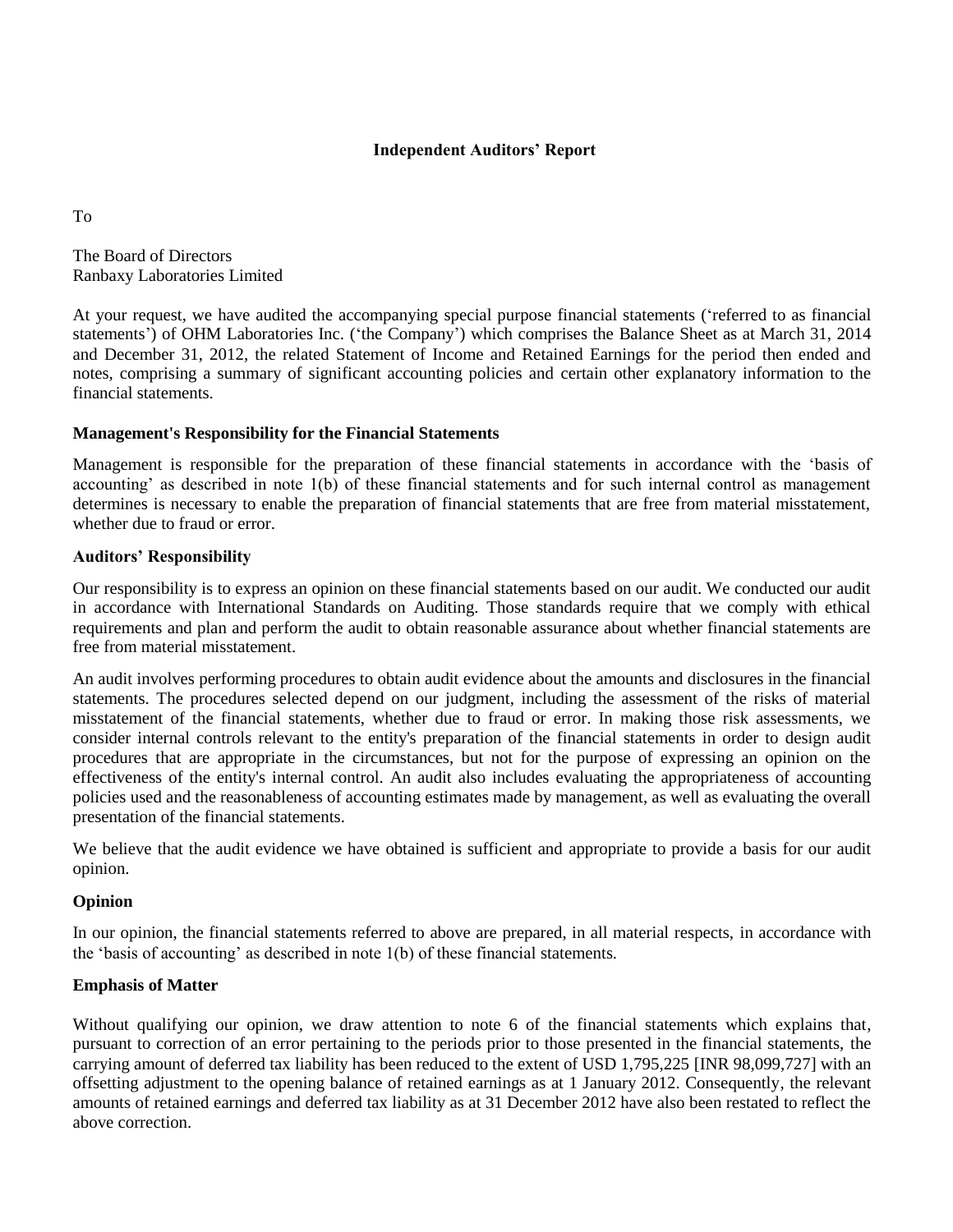#### **Basis of Accounting and restriction on use and distribution**

Without modifying our opinion, we draw attention to note 1(b) to the financial statements which describes the 'basis of accounting" and that these financial statements are prepared for the limited purpose of the information and use of the Board of Directors of Ranbaxy Laboratories Limited ("the intermediate holding company") within India. Accordingly, the Company has not presented all of the disclosures including Statement of Cash Flows, and Statement of Changes in Stockholders' Equity and Comprehensive Income/Loss that are required to present fairly the financial statements in conformity with U.S. generally accepted accounting principles. As a result, these financial statements will not be suitable for another purpose. Our report is intended solely for the Board of Directors of Ranbaxy Laboratories Limited and should not be used by or distributed to any other party.

> *For* B **S R & Co. LLP** *Chartered Accountants* Registration No.:101248W

Place: Gurgaon, India *Partner*

 **Pravin Tulsyan** Date: 19 May 2014 Membership No: 108044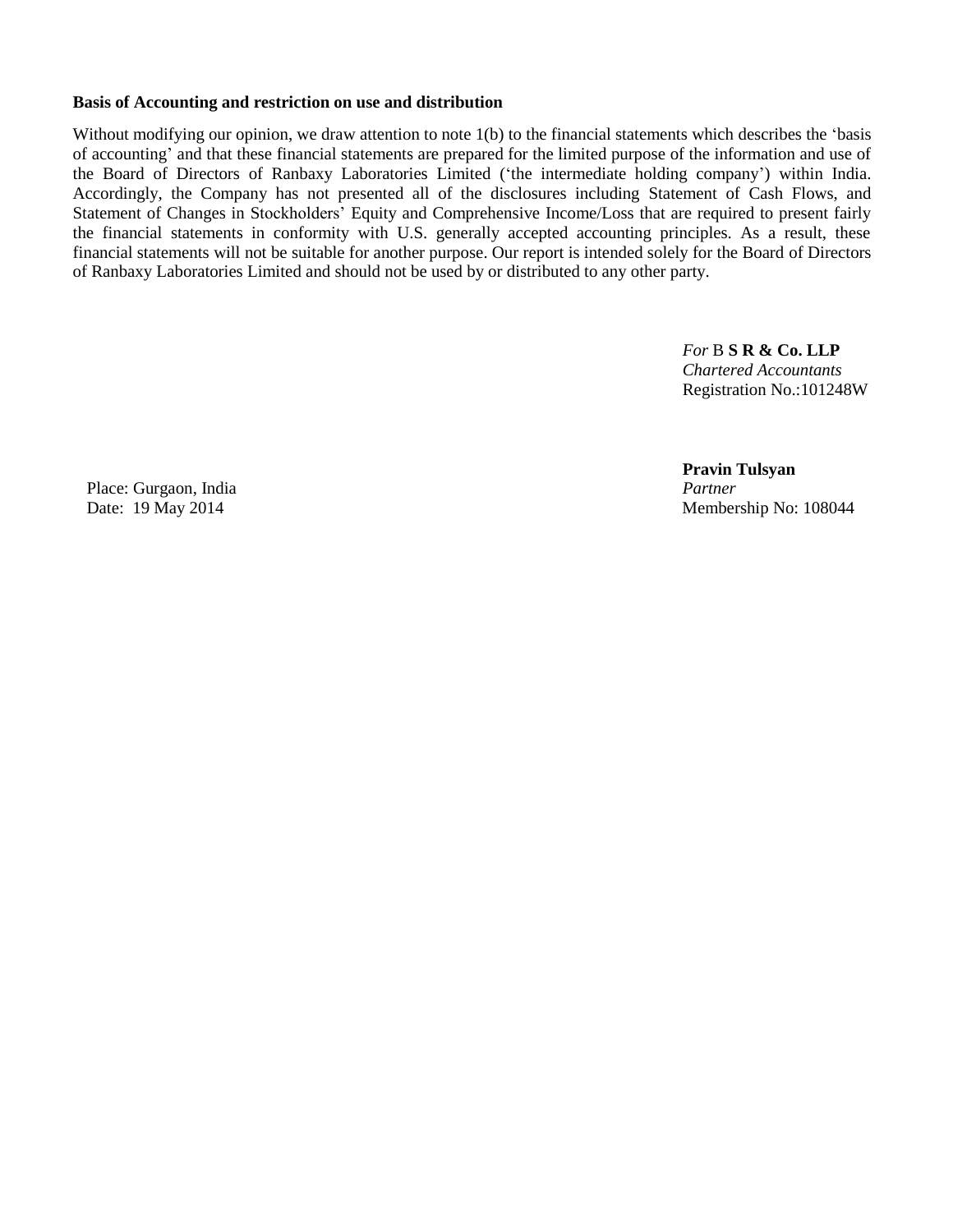## **OHM LABORATORIES INC. Balance Sheet**

## March 31 2014 and December 31, 2012 (All amount in United States dollars, unless otherwise stated)

|                                                                  |               | (As Restated-                       |
|------------------------------------------------------------------|---------------|-------------------------------------|
|                                                                  | <b>March</b>  | refer to note 6)<br><b>December</b> |
|                                                                  | 31, 2014      | 31, 2012                            |
| <b>ASSETS</b>                                                    |               |                                     |
| <b>Current assets:</b>                                           |               |                                     |
| Trade accounts receivable, net                                   | 7,995,377     | 9,201,470                           |
| Due from related parties                                         | 11,930,798    | 10,344,973                          |
| Inventories                                                      | 48,581,037    | 34,931,426                          |
| Other current assets                                             | 587,670       | 1,385,066                           |
| Deferred tax assets                                              | 3,417,660     | 1,282,839                           |
| <b>Total current assets</b>                                      | 72,512,542    | 57, 145, 774                        |
|                                                                  |               |                                     |
| Property, plant and equipment, net                               | 93,211,000    | 82,108,941                          |
| Intangible assets (excluding goodwill), net                      | 608,796       | 458,944                             |
| Goodwill                                                         | 7,414,301     | 7,414,301                           |
| Due from related parties (Refer to note 7)                       | 146,376,816   | 1,805,242,637                       |
| Other assets                                                     | 47,575        | 37,532                              |
| <b>Total assets</b>                                              | \$320,171,030 | \$1,952,408,129                     |
|                                                                  |               |                                     |
| <b>LIABILITIES AND STOCKHOLDERS' EQUITY</b>                      |               |                                     |
| <b>Current liabilities:</b>                                      |               |                                     |
| Trade accounts payable                                           | 8,708,277     | 10,125,735                          |
| Current installments of obligations under capital leases         | 39,268        | 45,223                              |
| Accrued expenses and other current liabilities                   | 10,102,542    | 7,640,696                           |
| Due to related parties (Refer to note 7)                         | 47,224,290    | 10,619,664                          |
| Allowances for sales return                                      | 334,249       | 241,936                             |
| <b>Total current liabilities</b>                                 | 66,408,626    | 28,673,254                          |
|                                                                  |               |                                     |
| Obligations under capital leases, excluding current installments | 49,420        | 94,732                              |
| Due to related parties (Refer to note 7 and note 9)              | 157,270,508   | 1,772,881,628                       |
| Other liabilities                                                | 604,118       | 591,155                             |
| Deferred tax liability                                           | 6,517,493     | 7,481,518                           |
| <b>Total liabilities</b>                                         | 230,850,165   | 1,809,722,287                       |
|                                                                  |               |                                     |
| <b>Stockholders' equity</b>                                      |               |                                     |
| Class A Common Stock, Authorized 200,000 shares; issued and      | 238,572       | 238,572                             |
| outstanding 2,400 shares as at March 31, 2014 and December       |               |                                     |
| 31, 2012                                                         |               |                                     |
| Class B Common Stock, Authorized 200,000 shares; issued and      |               |                                     |
| outstanding 97,500 shares as at March 31, 2014 and December      |               |                                     |
| 31, 2012                                                         |               |                                     |
| Additional paid in capital (Refer to note 8)                     |               | 16,637,534                          |
| Retained earnings                                                | 16,842,447    |                                     |
|                                                                  | 72,239,846    | 125,809,736                         |
| Total stockholders' equity                                       | 89,320,865    | 142,685,842                         |
| Total liabilities and stockholders' equity                       | \$320,171,030 | \$1,952,408,129                     |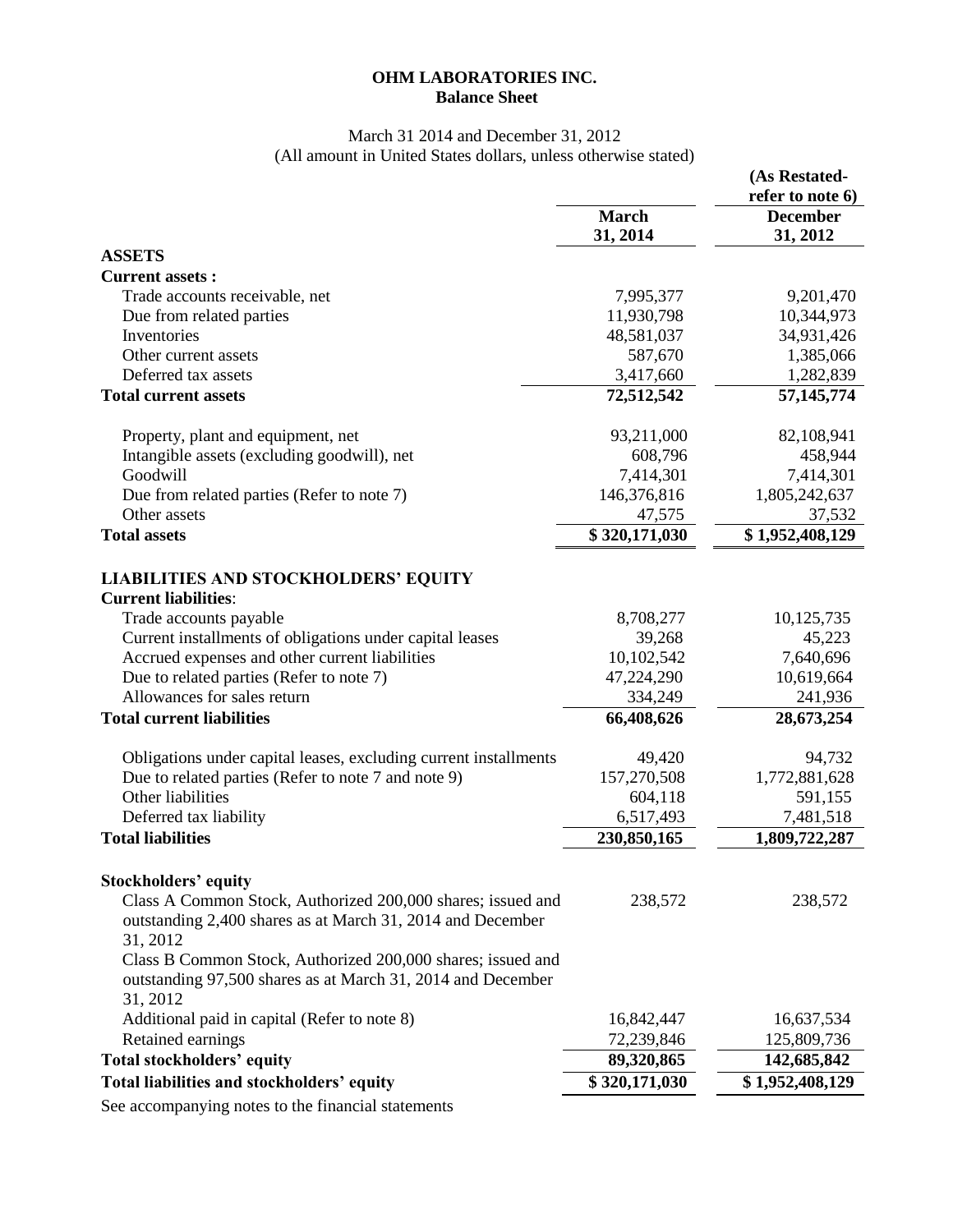## **OHM LABORATORIES INC. Balance Sheet**

#### March 31 2014 and December 31, 2012 (All amount in Indian Rupees, unless otherwise stated)

|                                                                  |                | (As Restated)   |
|------------------------------------------------------------------|----------------|-----------------|
|                                                                  | <b>March</b>   | <b>December</b> |
|                                                                  | 31, 2014       | 31, 2012        |
| <b>ASSETS</b>                                                    |                |                 |
| <b>Current assets:</b>                                           |                |                 |
| Trade accounts receivable, net                                   | 478,765,078    | 502,812,589     |
| Due from related parties                                         | 714,419,063    | 565,299,071     |
| Inventories                                                      | 2,909,044,118  | 1,908,821,091   |
| Other current assets                                             | 35,189,799     | 75,686,692      |
| Deferred tax assets                                              | 204,650,300    | 70,100,492      |
| <b>Total current assets</b>                                      | 4,342,068,358  | 3,122,719,935   |
| Property, plant and equipment, net                               | 5,581,497,019  | 4,486,827,370   |
| Intangible assets (excluding Goodwill), net                      | 36,454,850     | 25,078,907      |
| Goodwill                                                         | 443,970,103    | 405,153,045     |
| Due from related parties                                         | 8,765,078,798  | 98,647,138,599  |
| Other assets                                                     | 2,848,820      | 2,050,949       |
| <b>Total assets</b>                                              | 19,171,917,949 | 106,688,968,805 |
| <b>LIABILITIES AND STOCKHOLDERS' EQUITY</b>                      |                |                 |
| <b>Current liabilities:</b>                                      |                |                 |
| Trade accounts payable                                           | 521,453,713    | 553,318,878     |
| Current installments of obligations under capital leases         | 2,351,386      | 2,471,186       |
| Accrued expenses and other current liabilities                   | 604,942,619    | 417,524,407     |
| Due to related parties                                           | 2,827,801,796  | 580,309,508     |
| Allowances for sales return                                      | 20,014,917     | 13,220,528      |
| <b>Total current liabilities</b>                                 | 3,976,564,431  | 1,566,844,507   |
| Obligations under capital leases, excluding current installments | 2,959,263      | 5,176,609       |
| Due to related parties                                           | 9,417,395,701  | 96,878,777,499  |
| Other liabilities                                                | 36,174,736     | 32,303,566      |
| Deferred tax liability                                           | 390,269,045    | 408,826,120     |
| <b>Total liabilities</b>                                         | 13,823,363,175 | 98,891,928,302  |
| <b>Stockholders' equity</b>                                      |                |                 |
| Class A Common Stock, Authorized 200,000 shares; issued          | 7,483,414      | 7,483,414       |
| and outstanding 2400 shares as at March 31, 2014 and             |                |                 |
| December 31, 2012                                                |                |                 |
| Class B Common Stock, Authorized 200,000 shares; issued          |                |                 |
| and outstanding 97,500 shares as at March 31, 2014 and           |                |                 |
| December 31, 2012                                                |                |                 |
| Additional paid in capital                                       | 996,259,623    | 909,154,847     |
| Retained earnings                                                | 2,464,430,019  | 5,634,245,973   |
| Accumulative other comprehensive (loss) income                   | 1,880,381,717  | 1,246,156,270   |
| Total stockholders' equity                                       | 5,348,554,773  | 7,797,040,504   |
| Total liabilities and stockholders' equity                       | 19,171,917,949 | 106,688,968,805 |
|                                                                  |                |                 |
| See accompanying notes to the financial statements               |                |                 |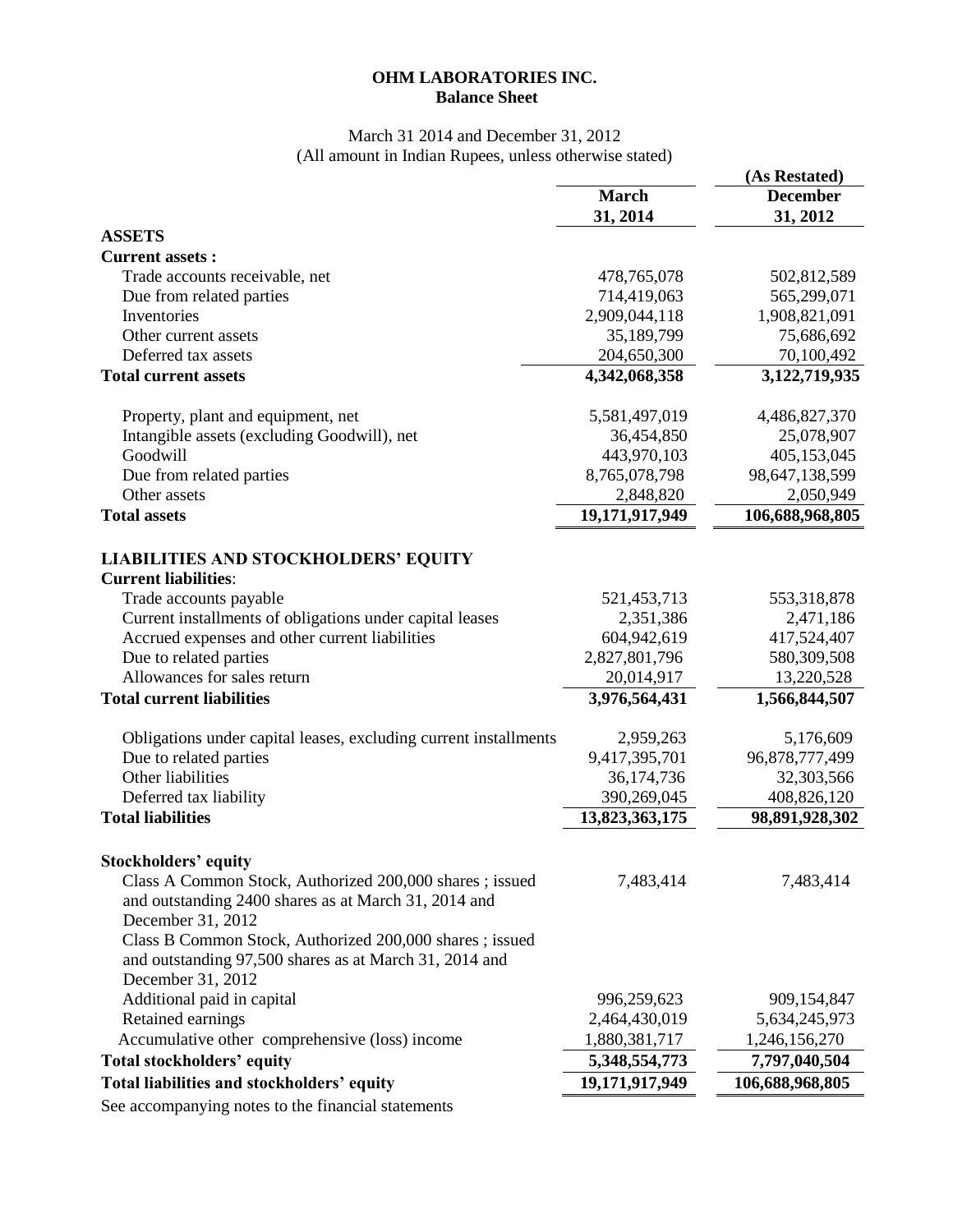## **OHM LABORATORIES INC. Statement of income and retained earnings**

#### Fifteen months ended March 31 2014 and year ended December 31, 2012 (All amount in United States dollars, unless otherwise stated)

|                                                                                              |                                                  | (As Restated-                                                        |
|----------------------------------------------------------------------------------------------|--------------------------------------------------|----------------------------------------------------------------------|
|                                                                                              | <b>Fifteen months</b><br>ended March<br>31, 2014 | refer to note 6)<br><b>Year ended</b><br><b>December</b><br>31, 2012 |
|                                                                                              |                                                  |                                                                      |
| Net sales                                                                                    | 233,176,617                                      | 528,776,848                                                          |
| Other operating income                                                                       | 6,017,031                                        | 2,049,621                                                            |
| <b>Total revenue</b>                                                                         | \$239,193,648                                    | \$530,826,469                                                        |
| Cost of goods sold (exclusive of depreciation and<br>amortization)                           | 187,738,590                                      | 442,073,008                                                          |
| Selling, general and administration expenses (exclusive of<br>depreciation and amortization) | 29,335,011                                       | 22,379,366                                                           |
| Research and development expenses (exclusive of depreciation<br>and amortization)            | 9,305,260                                        | 5,050,726                                                            |
| Depreciation and amortization                                                                | 11,101,699                                       | 9,150,094                                                            |
| <b>Operating income</b>                                                                      | \$1,713,088                                      | \$52,173,275                                                         |
| Interest expense                                                                             | (9,573)                                          | (62, 232)                                                            |
| Other income                                                                                 |                                                  | 287,688                                                              |
| Income before tax                                                                            | \$1,703,515                                      | \$52,398,731                                                         |
| Income tax expense                                                                           | 273,405                                          | 16,490,389                                                           |
| <b>Net income</b>                                                                            | \$1,430,110                                      | \$35,908,342                                                         |
| Retained earnings, beginning (Refer to note 6)                                               | 125,809,736                                      | 89,901,394                                                           |
| Dividends (Refer to note 3)                                                                  | (55,000,000)                                     |                                                                      |
| <b>Retained earnings, ending</b>                                                             | \$72,239,846                                     | \$125,809,736                                                        |

See accompanying notes to the financial statements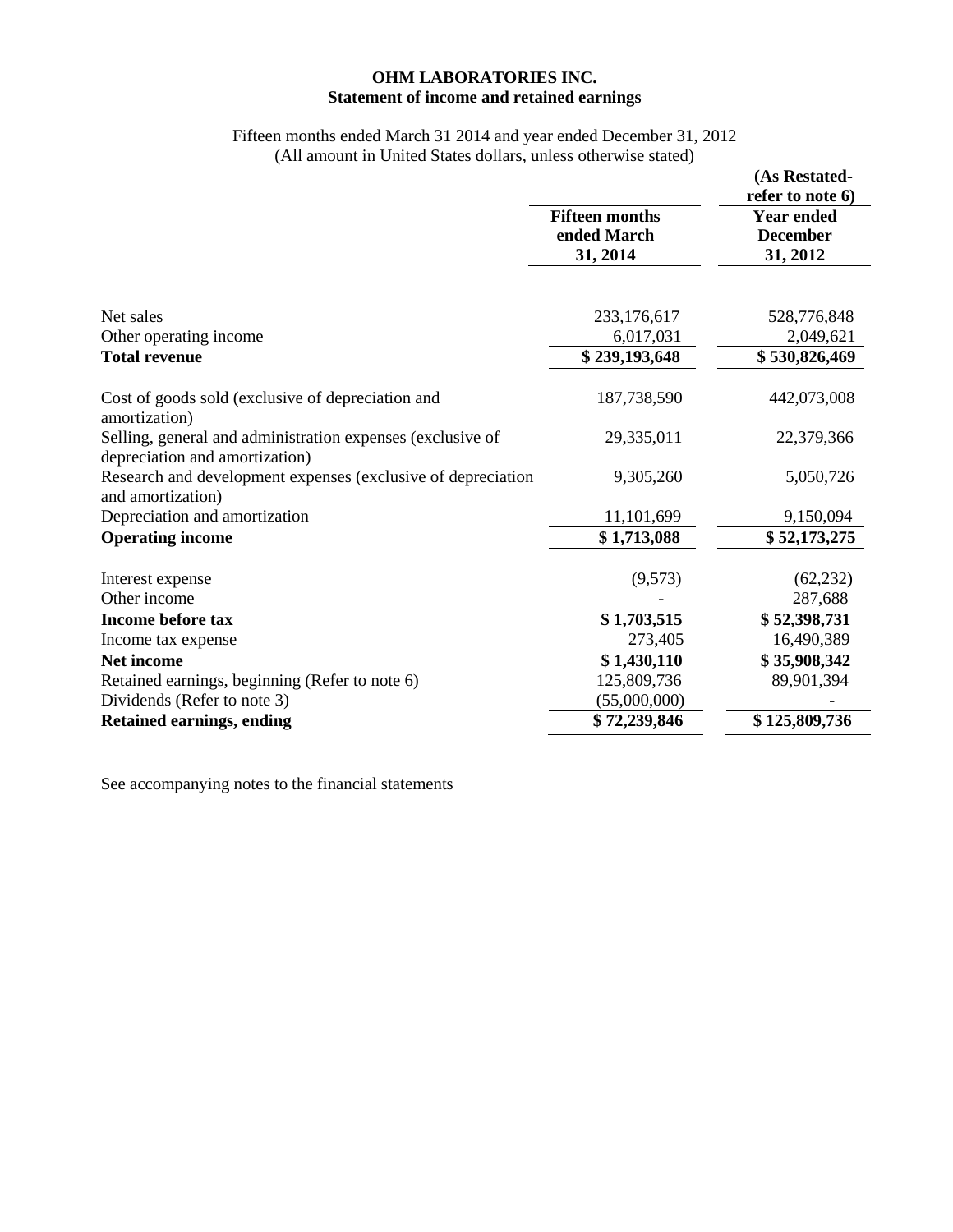## **OHM LABORATORIES INC. Statement of income and retained earnings**

## Fifteen months ended March 31 2014 and year ended December 31, 2012 (All amount in Indian Rupees, unless otherwise stated)

|                                                                                              |                       | (As Restated)     |
|----------------------------------------------------------------------------------------------|-----------------------|-------------------|
|                                                                                              | <b>Fifteen months</b> | <b>Year ended</b> |
|                                                                                              | ended March           | <b>December</b>   |
|                                                                                              | 31, 2014              | 31, 2012          |
|                                                                                              |                       |                   |
| Net sales                                                                                    | 13,797,432,938        | 28,276,836,811    |
| Other operating income                                                                       | 356,037,338           | 109,605,398       |
| <b>Total revenue</b>                                                                         | 14,153,470,277        | 28,386,442,209    |
| Cost of goods sold (exclusive of depreciation and<br>amortization) (Refer to note 4)         | 11,108,792,329        | 23,640,267,817    |
| Selling, general and administration expenses (exclusive of<br>depreciation and amortization) | 1,735,799,478         | 1,196,757,557     |
| Research and development expenses (exclusive of depreciation<br>and amortization)            | 550,607,071           | 270,092,325       |
| Depreciation and amortization                                                                | 656,905,247           | 489,309,849       |
| <b>Operating income</b>                                                                      | 101,366,152           | 2,790,014,662     |
| Interest expense                                                                             | (566, 425)            | (3,327,931)       |
| Other income                                                                                 |                       | 15,384,362        |
| <b>Income before tax</b>                                                                     | 100,799,727           | 2,802,071,093     |
| Income tax (benefit) / expense                                                               | 16,177,811            | 881,838,993       |
| <b>Net income</b>                                                                            | 84,621,916            | 1,920,232,100     |
| Retained earnings, beginning                                                                 | 5,634,245,973         | 3,726,463,694     |
| Dividends                                                                                    | (3,254,437,870)       |                   |
| <b>Retained earnings, ending</b>                                                             | 2,464,430,019         | 5,634,245,973     |
|                                                                                              |                       |                   |

See accompanying notes to the financial statements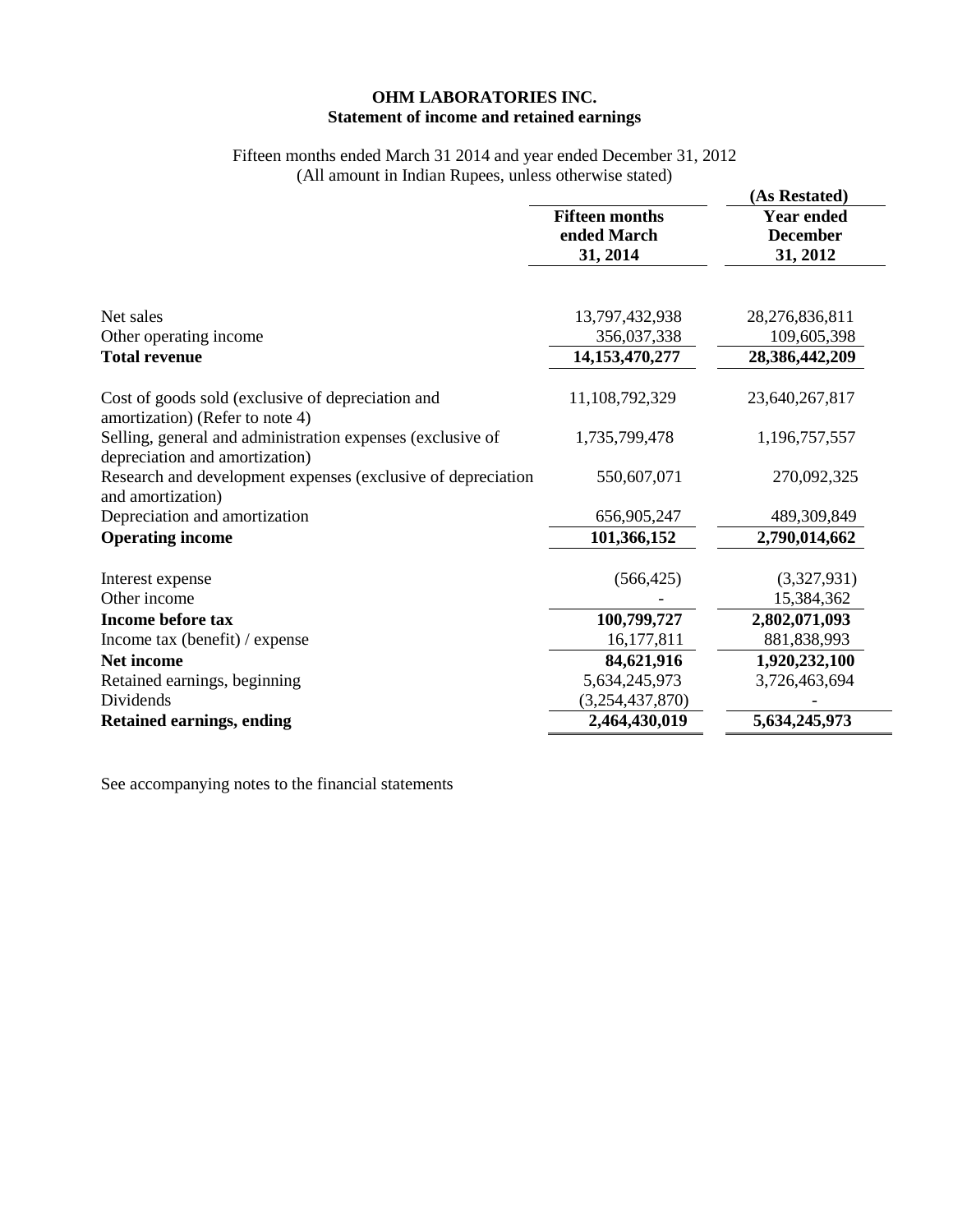## **1) SUMMARY OF SIGNIFICANT ACCOUNTING POLICIES**

#### *(a) Incorporation and history*

OHM Laboratories Inc. ("the Company" or "OHM") was incorporated on October 28, 1981 in the State of New Jersey. It is a wholly-owned subsidiary of Ranbaxy Inc. (Parent company), which is a wholly-owned subsidiary of Ranbaxy (Holdings) U.K. Limited ("RHUK"), which is a wholly-owned subsidiary of Ranbaxy Holdings (Netherlands) BV ("RNBV"), which in turn is a wholly owned subsidiary of Ranbaxy Laboratories Limited ('the intermediate holding company') ('RLL'). RLL is a subsidiary of Daiichi Sankyo Company Limited, Japan, which is also the ultimate holding company. The Company is a manufacturer and distributor of over-the-counter and prescription pharmaceuticals. The Company obtains its products from its owned manufacturing plants, RLL and third parties. The Company operates two manufacturing facilities in New Jersey and sells to its affiliates and external customers throughout the United States of America ('USA') and Canada. The Company distributes its products pursuant to rights obtained through Abbreviated New Drug Application ("ANDA") approvals in USA, licensing rights obtained from RLL and third parties. The Company"s products are subject to the regulatory approval of the United States Food and Drug Administration ("USFDA").

#### *(b) Basis of accounting*

The financial statements have been prepared in accordance with the recognition and measurement principles of US generally accepted accounting principles (US GAAP) and include only the following:

- Balance Sheet as at ended March 31, 2014 and December 31, 2012;
- Statement of Income and Retained Earnings for the fifteen months period ended 31 March 2014 and twelve months period ended 31 December 2012; and
- Significant accounting policies and notes to the financial statements, to the extent considered required by the management.

These financial statements have been prepared for the limited purpose of the information and use of the management of RLL within India and hence contain only limited disclosures. Accordingly, certain disclosures (including Statement of Cash Flows and Statement of Changes in Stockholders" Equity and Comprehensive Income/Loss) that are required to present fairly the financial statements in conformity with US GAAP have been omitted.

The financial year of the Company has been changed from January-December to April-March effective 01 April 2014. In view of this, the current financial year of the Company is for a period of 15 months i.e. 01 January 2013 to 31 March 2014 ("current period") and, accordingly, the figures for the current period are not comparable with figures for the year ended 31 December 2012 ("previous year") presented in the statement of income and retained earnings and related notes.

#### *(c) Use of estimates*

The preparation of financial statements in conformity with "basis of accounting" as discussed in 1(b) above requires management to make estimates and assumptions that affect the reported amounts of assets and liabilities and disclosure of contingent assets and liabilities at the date of the financial statements and the results of operations during the reporting period. The Company"s most significant estimates relate to deferred tax, valuation of inventory balances, accrued liabilities, determination of useful lives for property, plant and equipment and other long lived assets for impairment. The management believes that the estimates used in the preparation of the financial statements are prudent and reasonable. Actual results could differ from these estimates. Appropriate changes in estimates are made as management become aware of changes in circumstances surrounding the estimates. Any changes in estimates are recognized prospectively.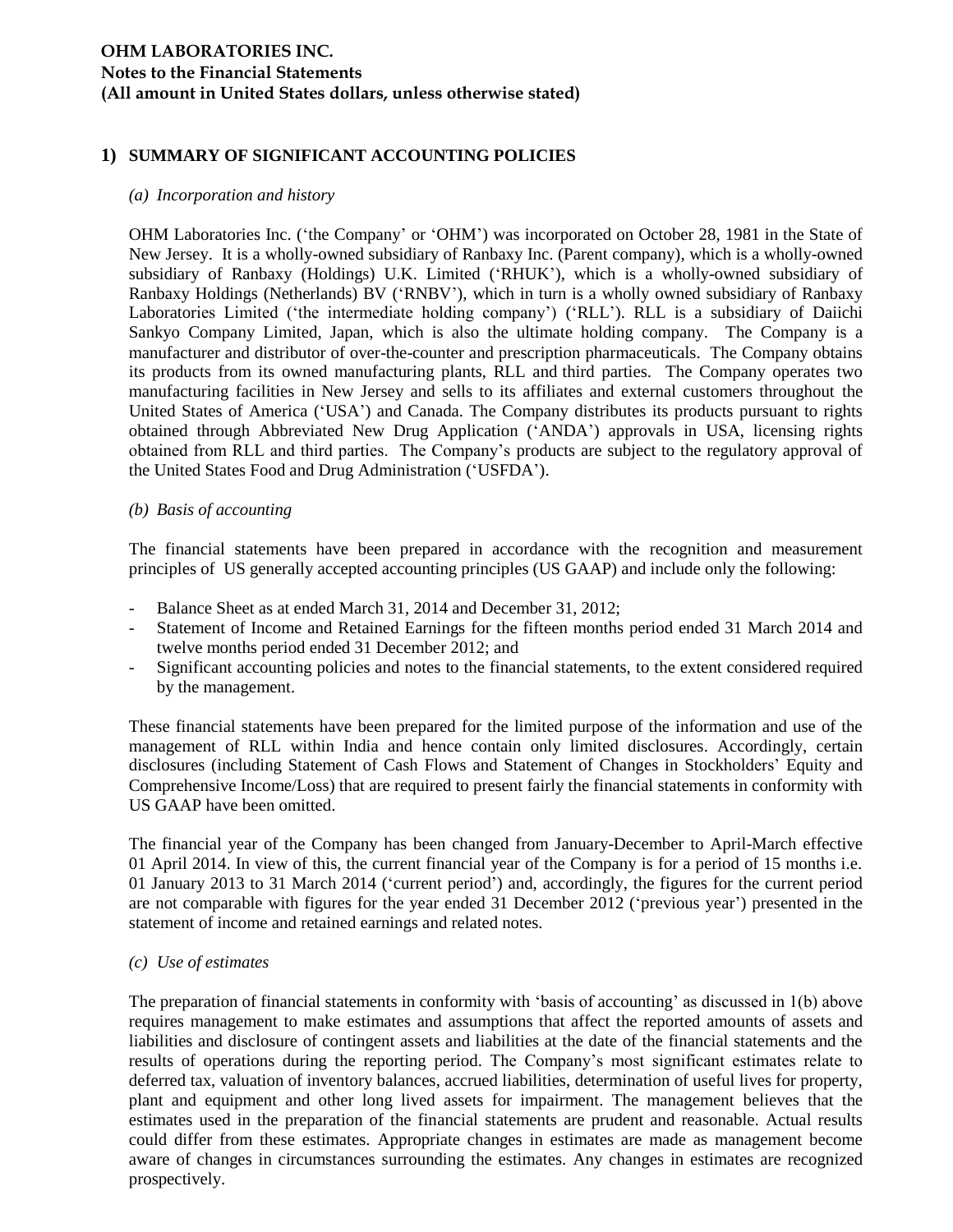#### *(d) Functional currency*

Operations of the Company are carried out in USA and accordingly, functional currency of the Company is determined as U.S. Dollar ('USD' or '\$').

#### *(e) Revenue recognition*

Revenue is earned when persuasive evidence of an arrangement exists, the seller"s price to the buyer is fixed or determinable, and collectability is reasonably assured. The Company records revenue from product sales when title and risk of ownership have been transferred to the customer, which is typically upon delivery to the customer.

Revenue from sale of services, included in net sales, is recognized on accrual basis as per the terms of the contract with customers when the related services are rendered. Revenues are shown net of applicable cash discounts, volume discounts, rebates and other credits/allowances as applicable.

When the Company receives advance payments from customers for sale of products, such payments are reported as advances from customers until all conditions for revenue recognition are met.

Interest income is recognized on a time proportion basis.

#### *(f) Other operating income*

The Company manufactures exhibit batches for RLL. The Company recovers cost of manufacturing of exhibit batches and mark up as per the terms of agreement.

#### *(g) Inventories*

Inventories consist of raw materials, stores and spares, packing material, work-in-process and finished goods (manufactured and traded) and are stated at the lower of cost and market value. Manufactured finished goods and work-in-process inventory are valued at standard cost (using the first in first out (FIFO) method). The cost of raw materials, stores and spares, packing material and traded goods are determined using their "moving weighted average cost.

A write down of inventory to the lower of cost and market value at the close of a fiscal period creates a new cost basis and is not marked up based on changes in underlying facts and circumstances.

Inventories are reviewed on a periodic basis for identification and write-off of slow moving and obsolete inventory. Such write-downs, if any, are included in cost of goods sold.

#### *(h) Other current assets*

Other current assets consist of prepaid expenses, prepaid insurance and advances to suppliers, deposit with suppliers etc.

#### *(i) Shipping and handling expense*

Shipping and handling expenses incurred to transport products to customers are included in selling, general and administrative expenses.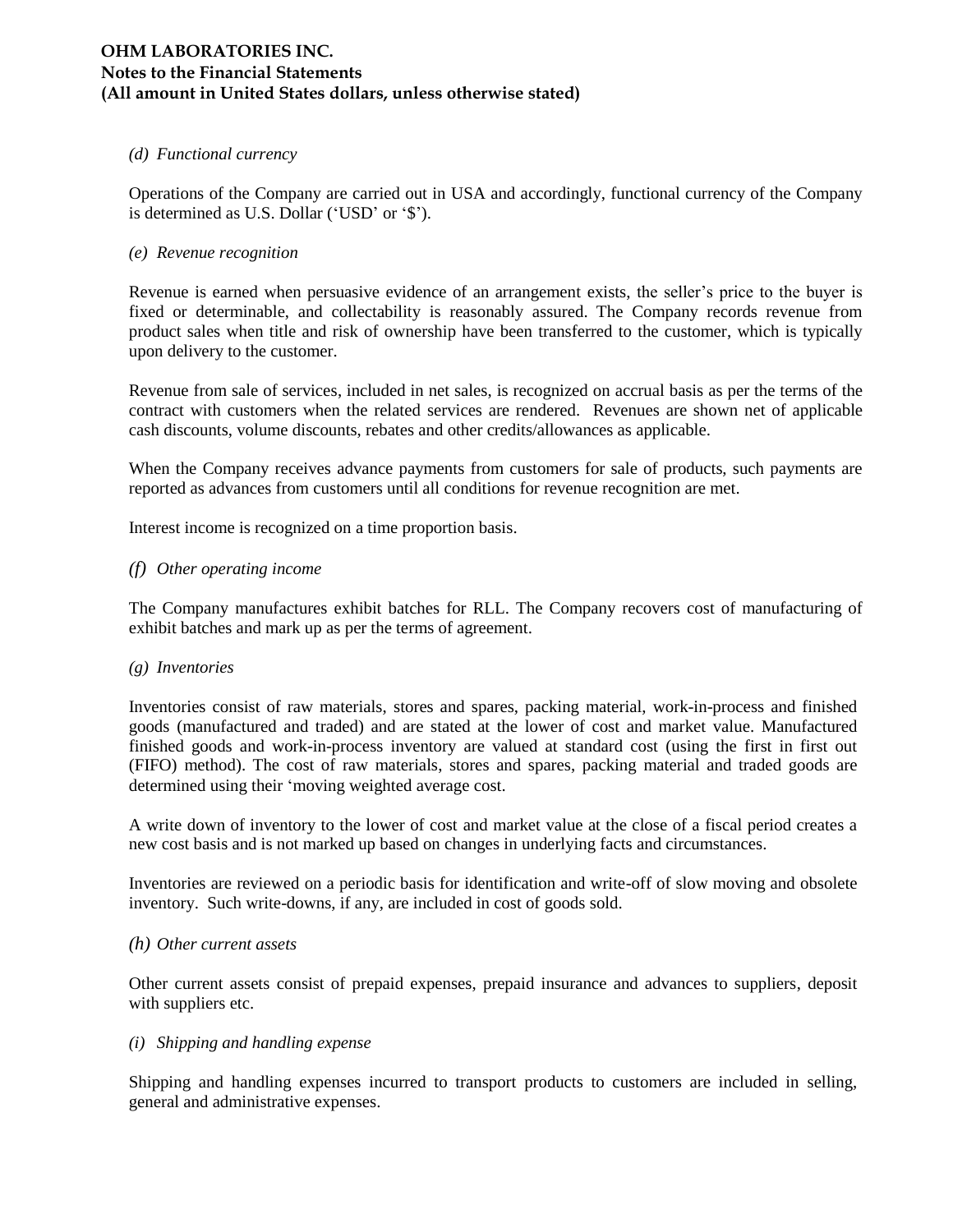#### *(j) Research and development*

Revenue expenditure on research and development is expensed as incurred. Capital expenditure incurred on equipment and facilities that are acquired or constructed for research and development activities and having alternative future uses is capitalized as tangible assets when acquired or constructed.

### *(k) Property, plant and equipment*

Property, plant and equipment including acquired under capital lease agreements are stated at cost less accumulated depreciation and impairment. The Company depreciates property, plant and equipment over the estimated useful life using the straight-line method. Leasehold improvements are amortized over the useful life or the period of lease, whichever is shorter. Upon retirement or disposal of assets, the cost of the asset and the related accumulated depreciation and impairment are eliminated from the accounts and the resulting gain or loss is credited or charged to statement of income and retained earnings.

The estimated useful lives of assets are as follows:

| Leasehold improvements                        | Shorter of remaining lease term or |
|-----------------------------------------------|------------------------------------|
|                                               | life of the assets                 |
| <b>Buildings</b>                              | 31 - 39 years                      |
| Leasehold equipment                           | 5 years                            |
| Machinery and equipment                       | $5 - 8$ years                      |
| Computers (including those acquired on lease) | 4 years                            |
| Office equipment                              | 8 years                            |
| Furniture and fixtures                        | 8 years                            |

Advances paid towards the acquisition of property, plant and equipment outstanding at each balance sheet date and the cost of property, plant and equipment not put to use before such date are accounted under capital work-in-progress which is disclosed under property, plant and equipment. The interest cost incurred for funding an asset during its construction period is capitalized based on the actual investment in the asset and the average cost of funds. The capitalized interest is included in the cost of the relevant asset and is depreciated over the estimated useful life of the asset.

Expenditure for repairs and maintenance is expensed as incurred. Expenditure for major renewals, betterments and additions are capitalized.

#### *(l) Intangibles*

Intangible assets are amortized over their respective individual estimated useful lives in proportion to the economic benefits consumed in each period. The estimated useful lives of the intangible assets being software are 4 years.

#### *(m) Leases*

Leases of property, plant and equipment that transfer substantially all of the benefits or risks and rewards of ownerships are classified as capital leases. The amount recorded is the lower of the present value of the rental and other lease payments during the lease term, excluding that portion of the payments representing executor costs paid to the lessor, or the asset"s fair value. The rental obligations, net of interest charges, are shown as in obligation under capital lease.

Leases that do not transfer substantially all of the benefits or risks of ownership are classified as operating leases and recorded as expense on a straight line basis over the lease term, including leases that have rent holidays and / or escalating lease payments.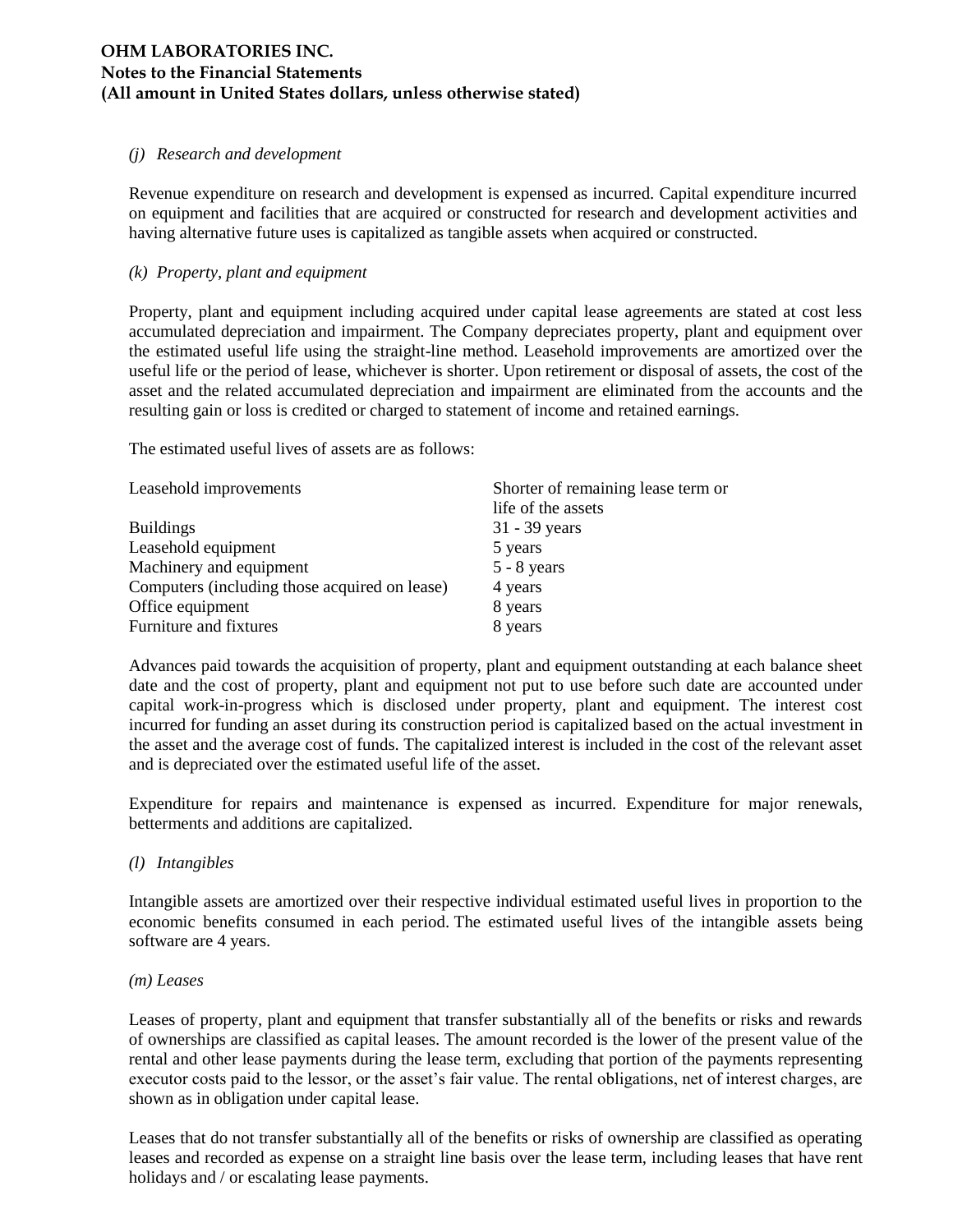#### *(n) Impairment of long-lived assets*

Long-lived assets and finite life intangibles are reviewed for impairment whenever events or changes in business circumstances indicate that the carrying amount of assets may not be fully recoverable. Each impairment test is based on a comparison of the undiscounted cash flows expected to be generated from the use of the asset to its recorded value. If impairment is indicated the asset is written down to its fair value. Long-lived assets, to be disposed are reported at the lower of the carrying value or fair value less cost to sell.

#### *(o) Employee benefit plan*

The Company participates in a retirement plan under Section 401(k) of the Internal Revenue Code ("Code") covering substantially all eligible employees. The plan allows for employees to defer up to 15% of their annual earnings (within limitations prescribed in the code) on a pre-tax basis through voluntary contributions to the plan. The plan provides that the entity can make optional contributions in an amount up to the maximum allowable by Section 404 of the Code. The contributions by the Company are recognised as an expense as incurred.

#### *(p) Income taxes*

Ranbaxy Inc., the Parent company files a consolidated federal tax return including income/ losses of its subsidiaries. The tax expense/ benefit has been allocated to respective entities using separate return method and amount payable is included in due to related parties in the financial statements.

Under the separate return method, the current charge for income taxes is calculated in accordance with the relevant tax regulations applicable to the Company. Deferred tax assets and liabilities are recognized for the future tax consequences attributable to temporary differences between the financial statement carrying amounts of existing assets and liabilities and their respective tax bases and operating loss carry forwards.

Deferred tax assets and liabilities are measured using enacted tax rates expected to apply to taxable income in the years in which those temporary differences are expected to be recovered or settled. The effect on deferred tax assets and liabilities of a change in tax rates is recognized in the period that includes the enactment date. The measurement of deferred tax assets is reduced, if necessary, by a valuation allowance of any tax benefits of which future realization is uncertain at consolidated level.

Uncertain tax positions are recognized and measured using the two step approach. The first step is to evaluate the tax position for recognition by determining, based on technical merits, that the position will be sustained upon examination. The second step is to measure the tax benefit as the largest amount of the tax benefit that is greater than 50% likely of being realized upon settlement. Interest and penalities related to unrecognized tax benefits is included income taxes expense/ benefits for the period.

#### *(q) Business combinations*

Goodwill is an asset representing the future economic benefits arising from other assets acquired in a business combination that are not individually identified and separately recognized. Goodwill is reviewed for impairment at least annually. The Company has the option to perform a qualitative assessment to determine whether it is more-likely-than-not that the fair value of a reporting unit is less than its carrying amount prior to performing the two-step goodwill impairment test. If this is the case, the two-step goodwill impairment test is required. If it is more-likely-than-not that the fair value of a reporting is greater than its carrying amount, the two-step goodwill impairment test is not required.

If the two-step goodwill impairment test is required, first, the fair value of the reporting unit is compared with its carrying amount (including goodwill). If the fair value of the reporting unit is less than its carrying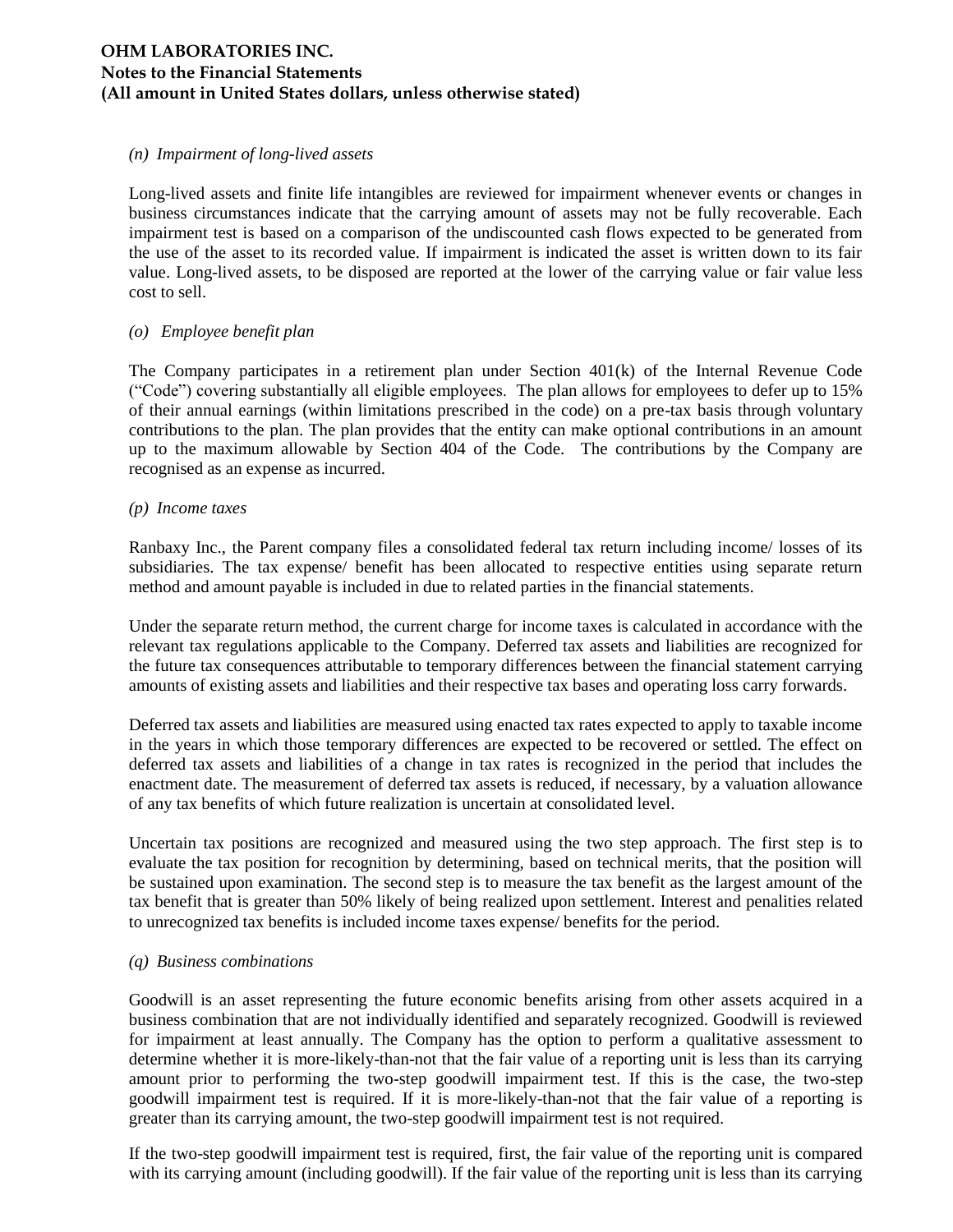amount, an indication of goodwill impairment exists for the reporting unit and the entity must perform step two of the impairment test (measurement). Under step two, an impairment loss is recognized for any excess of the carrying amount of the reporting unit"s goodwill over the implied fair value of that goodwill. The implied fair value of goodwill is determined by allocating the fair value of the reporting unit in a manner similar to a purchase price allocation and the residual fair value after this allocation is the implied fair value of the reporting unit goodwill. Fair value of the reporting unit is determined using a discounted cash flow analysis. If the fair value of the reporting unit exceeds its carrying amount, step two does not need to be performed.

As at the balance sheet date, the Company performed a qualitative assessment of goodwill and determined that it is not more likely than not that the fair values of its reporting units are less than the carrying amounts. Accordingly, no impairment loss was recorded.

#### *(r) Stockholders' equity*

Holders of common stock are entitled to one vote per share, and to receive dividends and, upon liquidation or dissolution, are entitled to receive all assets available for distribution to stockholders. The holders have no preemptive or other subscription rights and there are no redemption or sinking fund provisions with respect to such shares.

## **2) CONTINGENCIES AND COMMITMENTS**

- a) As of March 31, 2014 and December 31, 2012, the Company had committed to spend USD 3,956,169 [INR 236,896,347] and USD 9,174,536 [501,340,765] respectively under agreements to purchase property, plant and equipment. This amount is net of capital advances paid in respect of these purchases.
- b) The Company is also involved in lawsuits, claims and proceedings, which arise in the ordinary course of business. While the amounts claimed may be substantial, the ultimate liability is not currently determinable because of considerable uncertainties that exist. Therefore, it is possible that results of operations or liquidity in a particular period could be materially affected by certain contingencies. However, based on facts currently available, management believes that the disposition of matters that are pending or asserted will not have a material adverse effect on the financial statements.

## **3) DECLARATION OF DIVIDEND**

During the current period, the Company has declared dividend amounting USD 55,000,000 [INR 3,254,437,870] (previous year USD Nil [INR NIL] ).

## **4) IMPORT ALERT**

The US FDA conducted an inspection at RLL's manufacturing facility located at Toansa, India in January 2014. Consequent to the findings of the inspection, on 23 January 2014, the US FDA invoked the Consent Decree prohibiting RLL from manufacturing and distributing active pharmaceutical ingredients (APIs) from its Toansa manufacturing facility and finished drug products containing APIs manufactured at this facility into the US regulated market.

Considering the above matter, provision relating to inventories amounting to USD 10,140,379 [INR 600,022,426] has been recognized in these financial statements. Based on the underlying arrangement with RLL, the entire amount of the above provision has been charged-back to RLL.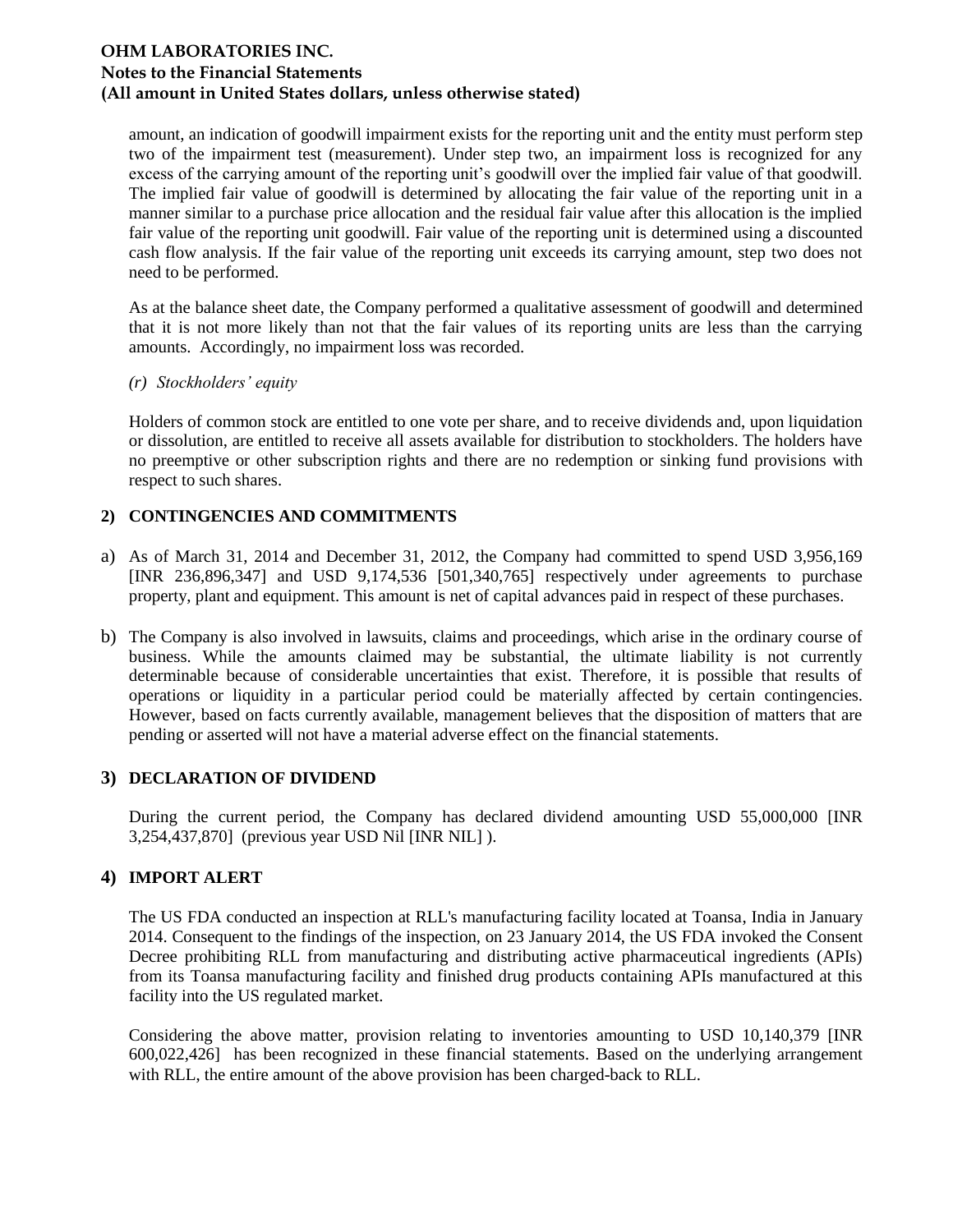#### **5) PRODUCT RECALL**

On November 9, 2012, the Company initiated a voluntary recall of Atorvastatin calcium tablets, solid oral dosage form, at the retail level. Accordingly management had recorded a provision for inventory amounting to USD 9,370,834 [INR 501,114,118]. Based on the underlying arrangements with RLL, the entire amount of the above provision had been charged-back to RLL.

#### **6) RESTATEMENT OF PRIOR PERIODS**

Pursuant to correction of an error pertaining to the periods prior to those presented in the financial statements, the carrying amount of deferred tax liability has been reduced to the extent of USD 1,795,225 [INR 98,099,727], with an offsetting adjustment to the opening balance of retained earnings as at 1 January 2012. Consequently, the relevant amounts of retained earnings and deferred tax liability as at 31 December 2012 have also been restated to reflect the above correction. Accordingly, the balances as at 31 December 2012, of deferred tax liability and retained earnings have been restated to USD 7,481,518[INR 408,826,120] and USD 125,809,736 [INR 6,874,848,962] respectively (from USD 9,276,743 [INR 506,925,847] and USD 124,014,511[INR 6,776,749,235] respectively as reported in previous year).

## **7) DUE TO / FROM RELATED PARTIES**

During the current period, the subsidiaries of the Parent company have agreed to offset their respective receivable and payable balances and, accordingly the resultant net receivable / payable from the respective subsidiaries has been included under due from/ to related parties in the financial statements as at 31 March 2014.

#### **8) SHARE BASED COMPENSATION**

During the current period, the Company has recorded stock option expense of USD 204,913 [INR 12,125,089] (previous year USD 225,527 [INR 12,060,267]) with a corresponding credit to the additional paid in capital.

## **9) INCOME TAX PAYABLE**

The liability towards income tax payable amounting to USD 37,623,474 [INR 2,073,261,916] (previous year USD 34,366,783 [INR 1,877,966,284]) is included under due to related parties (non - current) as at the balance sheet date. Also refer to note  $1(p)$ .

#### **10) EMPLOYEE BENEFIT PLAN**

The Company"s contribution towards employee benefit plan is USD 1,293,584 [INR 76,543,432] (previous year USD 961,872 [INR 51,437,005]).

#### **11) SUBSEQUENT EVENTS**

The Company has evaluated that there are no subsequent events which require any adjustment/disclosures in the financial statements.